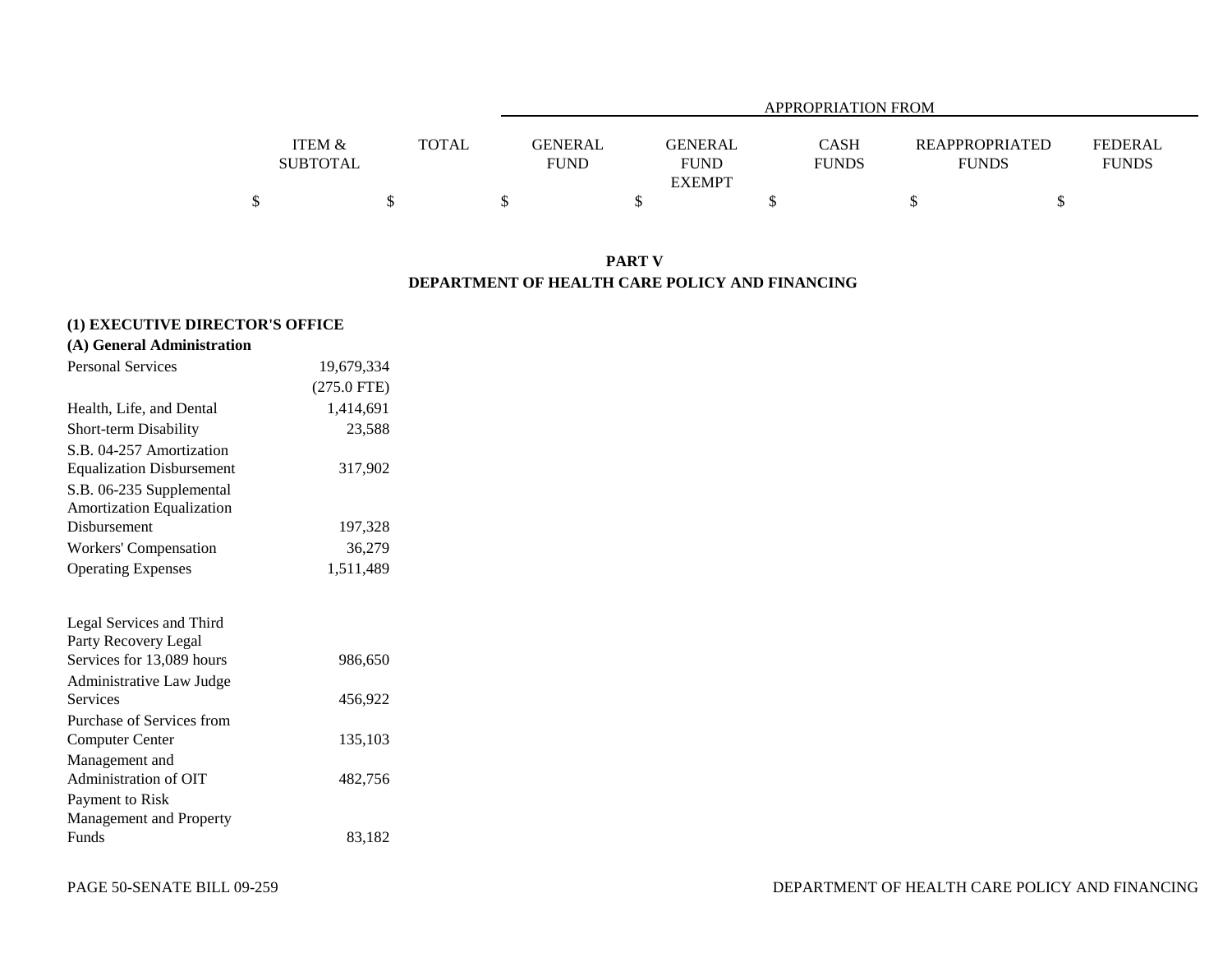|                                                     |                           |              | APPROPRIATION FROM            |   |                                                |    |                             |    |                                       |                                |  |  |  |  |
|-----------------------------------------------------|---------------------------|--------------|-------------------------------|---|------------------------------------------------|----|-----------------------------|----|---------------------------------------|--------------------------------|--|--|--|--|
|                                                     | ITEM &<br><b>SUBTOTAL</b> | <b>TOTAL</b> | <b>GENERAL</b><br><b>FUND</b> |   | <b>GENERAL</b><br><b>FUND</b><br><b>EXEMPT</b> |    | <b>CASH</b><br><b>FUNDS</b> |    | <b>REAPPROPRIATED</b><br><b>FUNDS</b> | <b>FEDERAL</b><br><b>FUNDS</b> |  |  |  |  |
|                                                     | \$<br>\$                  |              | \$                            | P |                                                | \$ |                             | \$ | \$                                    |                                |  |  |  |  |
| <b>Leased Space</b>                                 | 394,236                   |              |                               |   |                                                |    |                             |    |                                       |                                |  |  |  |  |
| Capitol Complex Leased<br>Space                     | 400,868                   |              |                               |   |                                                |    |                             |    |                                       |                                |  |  |  |  |
| <b>General Professional</b><br>Services and Special |                           |              |                               |   |                                                |    |                             |    |                                       |                                |  |  |  |  |
| Projects                                            | 3,384,105                 |              |                               |   |                                                |    |                             |    |                                       |                                |  |  |  |  |
|                                                     | 29,504,433                |              | 12,360,725(M)                 |   |                                                |    | 1,040,182 <sup>a</sup>      |    | $1,679,562^b$                         | 14,423,964                     |  |  |  |  |

<sup>a</sup> Of this amount, \$254,605 shall be from the Children's Basic Health Plan Trust created in Section 25.5-8-105 (1), C.R.S., \$159,572 shall be from the Health Care Expansion Fund created in Section 24-22-117 (2) (a) (I), C.R.S., \$80,745 shall be from estate recoveries, \$56,060 shall be from the Nursing Facility Cash Fund created in Section 25.5-6-203 (2) (a), C.R.S., \$55,716 shall be from the Primary Care Fund created in Section 24-22-117 (2) (b) (I), C.R.S., \$33,895 shall be from the Autism Treatment Fund created in Section 25.5-6-805, C.R.S., \$31,497 shall be from the Short-term Innovative Health Program Grant Fund created in Section 25-36-101 (1), C.R.S., \$328,960 shall be from the Coordinated Care for People with Disabilities Fund created in Section 25.5-6-111 (4), C.R.S., \$24,019 shall be from the Comprehensive Primary and Preventive Care Fund created in Section 25.5-3-207 (1), C.R.S., \$11,280 shall be from the Breast and Cervical Cancer Treatment and Prevention Fund created in Section 25.5-5-308 (8) (a), C.R.S., and \$3,833 shall be from the Department of Health Care Policy and Financing Cash Fund created in Section 25.5-1-109, C.R.S.

<sup>b</sup> Of this amount, \$1,676,225 shall be a transfer from the Department of Human Services, and \$3,337 shall from Old Age Pension Fund moneys appropriated to the Department of Human Services, pursuant to Article 24 of the State Constitution.

| (B) Transfers to Other Departments |           |              |                  |                  |           |
|------------------------------------|-----------|--------------|------------------|------------------|-----------|
| Transfer to Department of          |           |              |                  |                  |           |
| Public Health and                  |           |              |                  |                  |           |
| <b>Environment Facility for</b>    |           |              |                  |                  |           |
| Survey and Certification           | 5,001,243 | 1,502,513(M) |                  |                  | 3,498,730 |
| Transfer to Department of          |           |              |                  |                  |           |
| Regulatory Agencies for            |           |              |                  |                  |           |
| Nurse Aide Certification           | 325,343   | 148,020(M)   |                  | $14.652^{\circ}$ | 162,671   |
| Transfer to Department of          |           |              |                  |                  |           |
| Regulatory Agencies for            |           |              |                  |                  |           |
| Reviews                            | 14.000    | 6,500(M)     | 500 <sup>b</sup> |                  | 7.000     |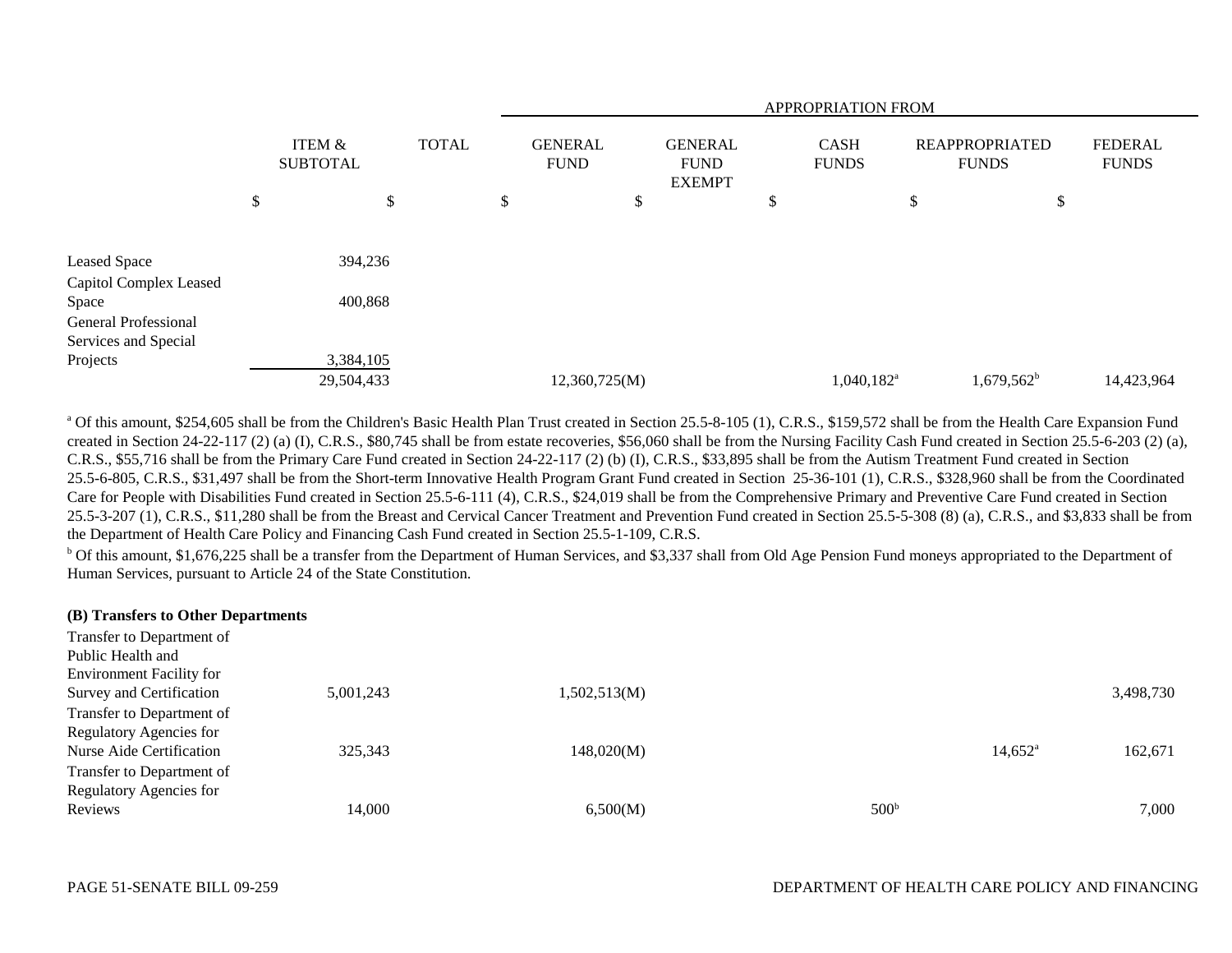|                                                                                                                                                                                                                                                                 |                                      |                              |                                     |                                                      | APPROPRIATION FROM                |                                                   |                                |
|-----------------------------------------------------------------------------------------------------------------------------------------------------------------------------------------------------------------------------------------------------------------|--------------------------------------|------------------------------|-------------------------------------|------------------------------------------------------|-----------------------------------|---------------------------------------------------|--------------------------------|
| $\boldsymbol{\mathsf{S}}$                                                                                                                                                                                                                                       | <b>ITEM &amp;</b><br><b>SUBTOTAL</b> | <b>TOTAL</b><br>$\mathbb{S}$ | \$<br><b>GENERAL</b><br><b>FUND</b> | \$<br><b>GENERAL</b><br><b>FUND</b><br><b>EXEMPT</b> | \$<br><b>CASH</b><br><b>FUNDS</b> | \$<br><b>REAPPROPRIATED</b><br><b>FUNDS</b><br>\$ | <b>FEDERAL</b><br><b>FUNDS</b> |
|                                                                                                                                                                                                                                                                 |                                      |                              |                                     |                                                      |                                   |                                                   |                                |
| Transfer to Department of<br><b>Education for Public School</b><br><b>Health Services</b><br>Administration<br><sup>a</sup> This amount shall be transferred from the Department of Regulatory Agencies.<br><sup>b</sup> This amount shall be from local funds. | 211,312<br>5,551,898                 |                              |                                     |                                                      |                                   |                                                   | 211,312                        |
| (C) Information Technology Contracts and Projects                                                                                                                                                                                                               |                                      |                              |                                     |                                                      |                                   |                                                   |                                |
| <b>Information Technology</b><br>Contracts<br><b>Fraud Detection Software</b>                                                                                                                                                                                   | 25,281,883                           |                              | 6,070,726(M)                        |                                                      | 538,643 <sup>a</sup>              | $100,328^{\rm b}$                                 | 18,572,186                     |
| Contract<br>Colorado Benefits                                                                                                                                                                                                                                   | 250,000                              |                              | 62,500(M)                           |                                                      |                                   |                                                   | 187,500                        |
| Management System<br>Medical Assistance Project<br><b>Centralized Eligibility</b>                                                                                                                                                                               | 2,995,100                            |                              | 1,433,260(M)                        |                                                      |                                   |                                                   | 1,561,840                      |
| Vendor Contract Project                                                                                                                                                                                                                                         | 100,000<br>28,626,983                |                              | 47,850(M)                           |                                                      |                                   |                                                   | 52,150                         |

<sup>a</sup> Of this amount, \$284,899 shall be from the Health Care Expansion Fund created in Section 24-22-117 (2) (a) (I), C.R.S., \$251,859 shall be from the Children's Basic Health Plan Trust created in Section 25.5-8-105 (1), C.R.S., and \$1,885 shall be from the Autism Treatment Fund created in Section 25.5-6-805, C.R.S.

<sup>b</sup> Of this amount, \$97,981 shall be from Old Age Pension Fund moneys appropriated to the Department of Human Services, pursuant to Article 24 of the State Constitution, and \$2,347 shall be a transfer from the Department of Public Health and Environment pursuant to Section 24-22-117 (2) (d) (II), C.R.S.

| (D) Eligibility Determinations and Client Services |           |            |                  |           |          |  |  |  |  |  |  |
|----------------------------------------------------|-----------|------------|------------------|-----------|----------|--|--|--|--|--|--|
| Medical Identification Cards                       | 20.000    | 48,444(M)  | $10.759^{\circ}$ | $1,593^b$ | 59.204   |  |  |  |  |  |  |
| Contracts for Special                              |           |            |                  |           |          |  |  |  |  |  |  |
| <b>Eligibility Determinations</b>                  | 2,418,712 | 918,770(M) | $34,576^{\circ}$ |           | .465,366 |  |  |  |  |  |  |

### PAGE 52-SENATE BILL 09-259 DEPARTMENT OF HEALTH CARE POLICY AND FINANCING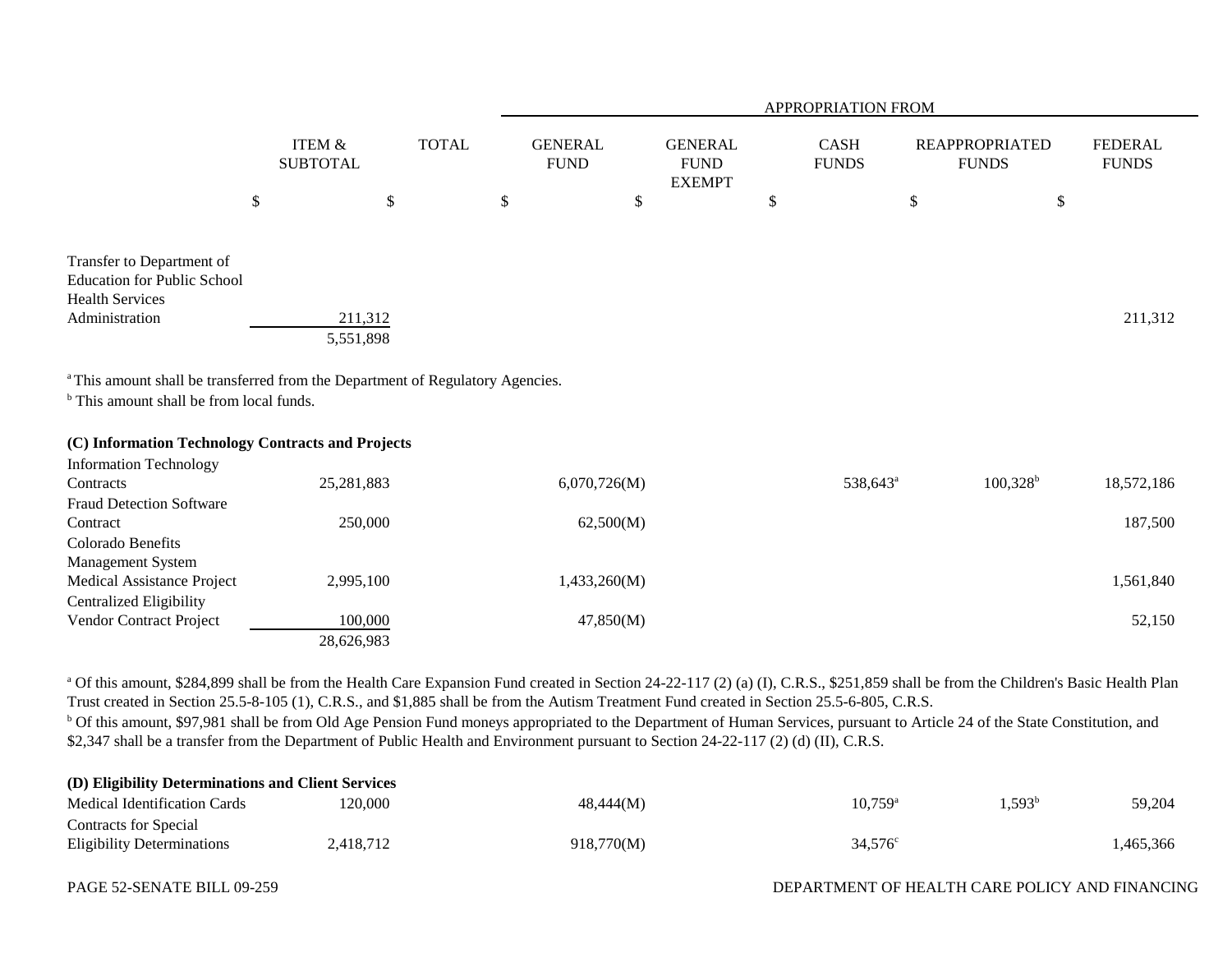|                                          |                                      |              |    |                               | <b>APPROPRIATION FROM</b> |                                                |  |   |                                       |   |                                |            |  |  |
|------------------------------------------|--------------------------------------|--------------|----|-------------------------------|---------------------------|------------------------------------------------|--|---|---------------------------------------|---|--------------------------------|------------|--|--|
|                                          | <b>ITEM &amp;</b><br><b>SUBTOTAL</b> | <b>TOTAL</b> |    | <b>GENERAL</b><br><b>FUND</b> |                           | <b>GENERAL</b><br><b>FUND</b><br><b>EXEMPT</b> |  |   | <b>REAPPROPRIATED</b><br><b>FUNDS</b> |   | <b>FEDERAL</b><br><b>FUNDS</b> |            |  |  |
|                                          | \$                                   |              | \$ |                               | \$                        | \$                                             |  | D |                                       | Φ | \$                             |            |  |  |
| County Administration                    |                                      | 30,986,377   |    |                               | 9,794,550(M)              |                                                |  |   | $5,738,771$ <sup>d</sup>              |   |                                | 15,453,056 |  |  |
| <b>Administrative Case</b><br>Management |                                      | 539,744      |    |                               | 269,872(M)                |                                                |  |   |                                       |   |                                | 269,872    |  |  |
| <b>Customer Outreach</b>                 |                                      | 3,573,001    |    |                               | 1,752,987(M)              |                                                |  |   | $33,514^a$                            |   |                                | 1,786,500  |  |  |
|                                          |                                      | 37,637,834   |    |                               |                           |                                                |  |   |                                       |   |                                |            |  |  |

<sup>a</sup> These amounts shall be from the Health Care Expansion Fund created in Section 24-22-117 (2) (a) (I), C.R.S.

<sup>b</sup> This amount shall be from Old Age Pension Fund moneys appropriated to the Department of Human Services, pursuant to Article 24 of the State Constitution.

<sup>c</sup> Of this amount, \$29,576 shall be from the Health Care Expansion Fund created in Section 24-22-117 (2) (a) (I), C.R.S., and \$5,000 shall be from the Colorado Autism Treatment Fund created in Section 25.5-6-805, C.R.S.

<sup>d</sup> Of this amount, \$5,332,531 shall be from local funds and \$406,240 shall be from the Health Care Expansion Fund created in Section 24-22-117 (2) (a) (I), C.R.S.

| (E) Utilization and Quality Review Contracts                                                                           |             |              |                        |           |
|------------------------------------------------------------------------------------------------------------------------|-------------|--------------|------------------------|-----------|
| <b>Professional Services</b>                                                                                           |             |              |                        |           |
| Contracts                                                                                                              | 4,576,355   | 1,359,148(M) | 54,949 <sup>a</sup>    | 3,162,258 |
| <sup>a</sup> This amount shall be from the Health Care Expansion Fund created in Section 24-22-117 (2) (a) (I), C.R.S. |             |              |                        |           |
| (F) Provider Audits and Services                                                                                       |             |              |                        |           |
| <b>Professional Audit Contracts</b>                                                                                    | 2,272,266   | 919,283(M)   |                        | 1,352,983 |
| (G) Recoveries and Recoupment Contract Costs<br><b>Estate Recovery</b>                                                 | 700,000     |              | $350,000$ <sup>a</sup> | 350,000   |
| <sup>a</sup> This amount shall be from estate recoveries.                                                              |             |              |                        |           |
|                                                                                                                        | 108,869,769 |              |                        |           |
| (2) MEDICAL SERVICES PREMIUMS <sup>8</sup>                                                                             |             |              |                        |           |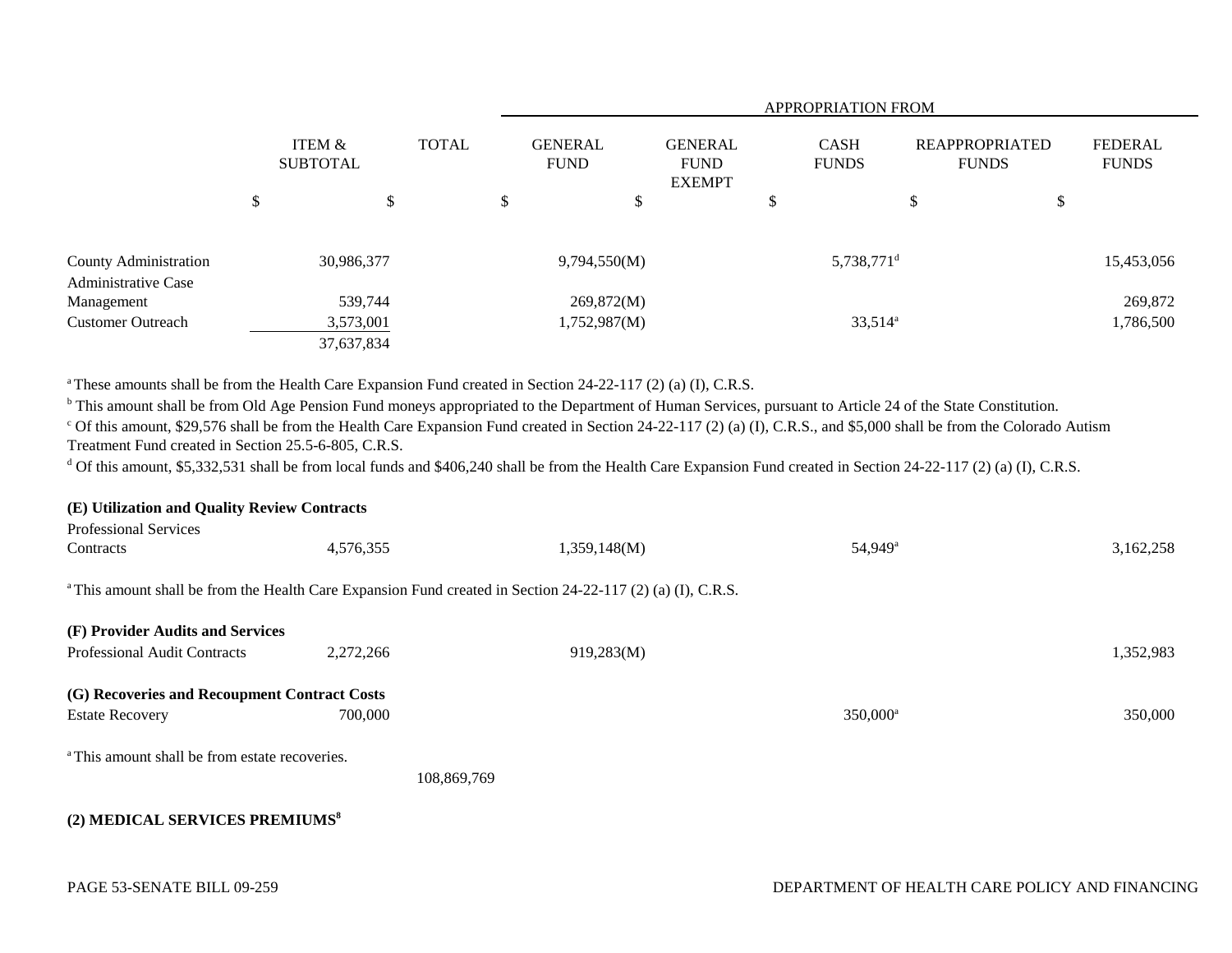|                                                                                                                                                                              |                                      |              | APPROPRIATION FROM |                               |                           |                                                |    |                             |    |                                       |                                |  |  |
|------------------------------------------------------------------------------------------------------------------------------------------------------------------------------|--------------------------------------|--------------|--------------------|-------------------------------|---------------------------|------------------------------------------------|----|-----------------------------|----|---------------------------------------|--------------------------------|--|--|
|                                                                                                                                                                              | <b>ITEM &amp;</b><br><b>SUBTOTAL</b> | <b>TOTAL</b> |                    | <b>GENERAL</b><br><b>FUND</b> |                           | <b>GENERAL</b><br><b>FUND</b><br><b>EXEMPT</b> |    | <b>CASH</b><br><b>FUNDS</b> |    | <b>REAPPROPRIATED</b><br><b>FUNDS</b> | <b>FEDERAL</b><br><b>FUNDS</b> |  |  |
| $\boldsymbol{\mathsf{S}}$                                                                                                                                                    | \$                                   |              | \$                 |                               | $\boldsymbol{\mathsf{S}}$ |                                                | \$ |                             | \$ | \$                                    |                                |  |  |
| Services for 38,279<br><b>Supplemental Security</b><br>Income Adults 65 and Older<br>$(SSI 65+)$ at an average cost<br>of \$21,808.23                                        | 834,605,726                          |              |                    |                               |                           |                                                |    |                             |    |                                       |                                |  |  |
| Services for 6,614<br><b>Supplemental Security</b><br>Income Adults 60 to 64<br>Years of Age (SSI 60 - 64)<br>at an average cost of<br>\$17,962.63                           | 118,804,809                          |              |                    |                               |                           |                                                |    |                             |    |                                       |                                |  |  |
| Services for 16,329<br>Qualified Medicare<br>Beneficiaries (QMBs) and<br>Special Low-Income<br><b>Medicare Beneficiaries</b><br>(SLIMBs) at an average cost<br>of \$1,287.54 | 21,024,234                           |              |                    |                               |                           |                                                |    |                             |    |                                       |                                |  |  |
| Services for 52,254<br><b>Supplemental Security</b><br><b>Income Disabled Individuals</b><br>at an average cost of<br>\$14,531.24                                            | 759,315,244                          |              |                    |                               |                           |                                                |    |                             |    |                                       |                                |  |  |
| Services for 57,097<br>Categorically Eligible Low-<br>income Adults at an average<br>cost of \$4,089.14<br>Services for 7,391 Baby                                           | 233,477,584                          |              |                    |                               |                           |                                                |    |                             |    |                                       |                                |  |  |
| Care Program Adults at an<br>average cost of \$8,826.48                                                                                                                      | 65,236,532                           |              |                    |                               |                           |                                                |    |                             |    |                                       |                                |  |  |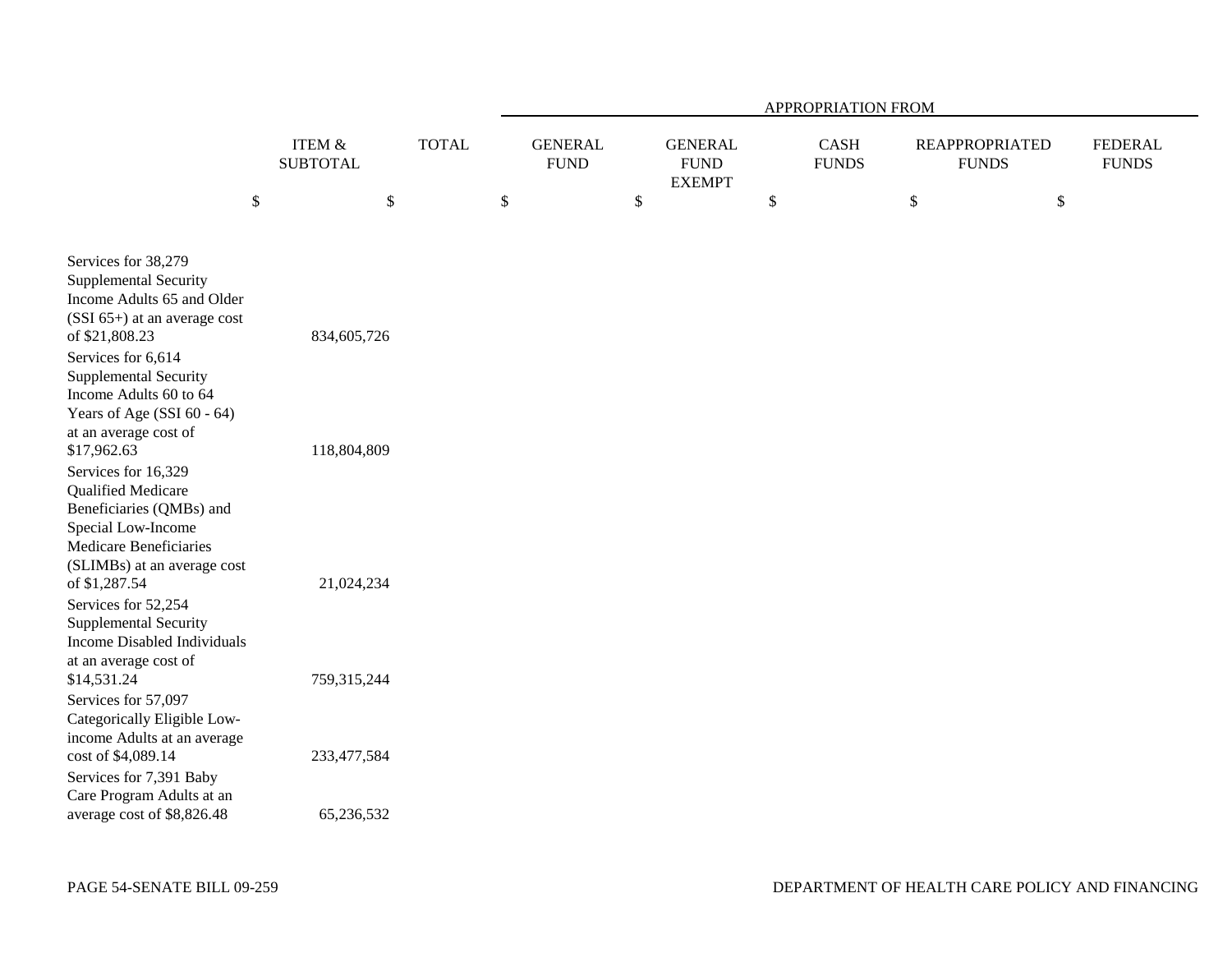|                                                 |                                      |               | APPROPRIATION FROM |                               |    |                                                |              |                                                                      |    |                                |               |  |
|-------------------------------------------------|--------------------------------------|---------------|--------------------|-------------------------------|----|------------------------------------------------|--------------|----------------------------------------------------------------------|----|--------------------------------|---------------|--|
|                                                 | <b>ITEM &amp;</b><br><b>SUBTOTAL</b> | <b>TOTAL</b>  |                    | <b>GENERAL</b><br><b>FUND</b> |    | <b>GENERAL</b><br><b>FUND</b><br><b>EXEMPT</b> |              | <b>CASH</b><br><b>REAPPROPRIATED</b><br><b>FUNDS</b><br><b>FUNDS</b> |    | <b>FEDERAL</b><br><b>FUNDS</b> |               |  |
|                                                 | \$<br>$\mathcal{S}$                  |               | \$                 |                               | \$ |                                                | $\mathbb{S}$ |                                                                      | \$ | \$                             |               |  |
| Services for 321 Breast and                     |                                      |               |                    |                               |    |                                                |              |                                                                      |    |                                |               |  |
| <b>Cervical Cancer Treatment</b>                |                                      |               |                    |                               |    |                                                |              |                                                                      |    |                                |               |  |
| Clients at an average cost of                   |                                      |               |                    |                               |    |                                                |              |                                                                      |    |                                |               |  |
| \$22,417.91                                     | 7,196,149                            |               |                    |                               |    |                                                |              |                                                                      |    |                                |               |  |
| Services for 16,015                             |                                      |               |                    |                               |    |                                                |              |                                                                      |    |                                |               |  |
| <b>Expansion Health Care Low-</b>               |                                      |               |                    |                               |    |                                                |              |                                                                      |    |                                |               |  |
| Income Adult Clients at an                      |                                      |               |                    |                               |    |                                                |              |                                                                      |    |                                |               |  |
| average cost of \$2,541.80                      | 40,706,967                           |               |                    |                               |    |                                                |              |                                                                      |    |                                |               |  |
| Services for 259,414<br>Eligible Children at an |                                      |               |                    |                               |    |                                                |              |                                                                      |    |                                |               |  |
| average cost of \$1,702.47                      | 441,663,841                          |               |                    |                               |    |                                                |              |                                                                      |    |                                |               |  |
| Services for 18,663 Foster                      |                                      |               |                    |                               |    |                                                |              |                                                                      |    |                                |               |  |
| Children at an average cost                     |                                      |               |                    |                               |    |                                                |              |                                                                      |    |                                |               |  |
| of \$3,728.57                                   | 69,586,371                           |               |                    |                               |    |                                                |              |                                                                      |    |                                |               |  |
| Services for 4,255 Non-                         |                                      |               |                    |                               |    |                                                |              |                                                                      |    |                                |               |  |
| Citizens at an average cost                     |                                      |               |                    |                               |    |                                                |              |                                                                      |    |                                |               |  |
| of \$15,118.48                                  | 64,329,153                           |               |                    |                               |    |                                                |              |                                                                      |    |                                |               |  |
|                                                 |                                      | 2,655,946,610 |                    | 1,191,399,790(M)              |    |                                                |              | 130,451,629 <sup>a</sup>                                             |    | $2,746,329^b$                  | 1,331,348,862 |  |

<sup>a</sup> Of this amount, \$84,016,715(H) shall be from the Health Care Expansion Fund created in Section 24-22-117 (2) (a) (I), C.R.S., \$22,418,342 (H) shall be from the Nursing Facility Cash Fund created in Section 25.5-6-203 (2) (a), C.R.S., \$22,107,094 represents public funds certified as expenditures incurred by public hospitals and agencies that are eligible for federal financial participation under the Medicaid program, \$874,603 shall be from the Breast and Cervical Cancer Prevention and Treatment Fund created in section 25.5-5-308 (8) (a), C.R.S., \$784,875 (H) shall be from the Colorado Autism Treatment Fund created in Section 25.5-6-805, C.R.S., and \$250,000 (H) shall be from the Coordinated Care for People with Disabilities Fund created in Section 25.5-6-111 (4), C.R.S.

 $b$  Of this amount, \$2,000,000 shall be transferred from the Department of Public Health and Environment pursuant to Section 24-22-117 (2) (d) (IV.5), C.R.S., and \$746,329 shall be transferred from the Department of Public Health and Environment pursuant to Section 24-22-117 (2) (d) (II) (D), C.R.S.

#### **(3) MEDICAID MENTAL HEALTH COMMUNITY PROGRAMS**

| <b>Mental Health Capitation</b> |             |                |                     |                 |             |
|---------------------------------|-------------|----------------|---------------------|-----------------|-------------|
| Payments <sup>9, 10</sup>       | 231,044,723 | 106,522,999(M) | $8,977,613^{\circ}$ | $9.208^{\rm b}$ | 115,534,903 |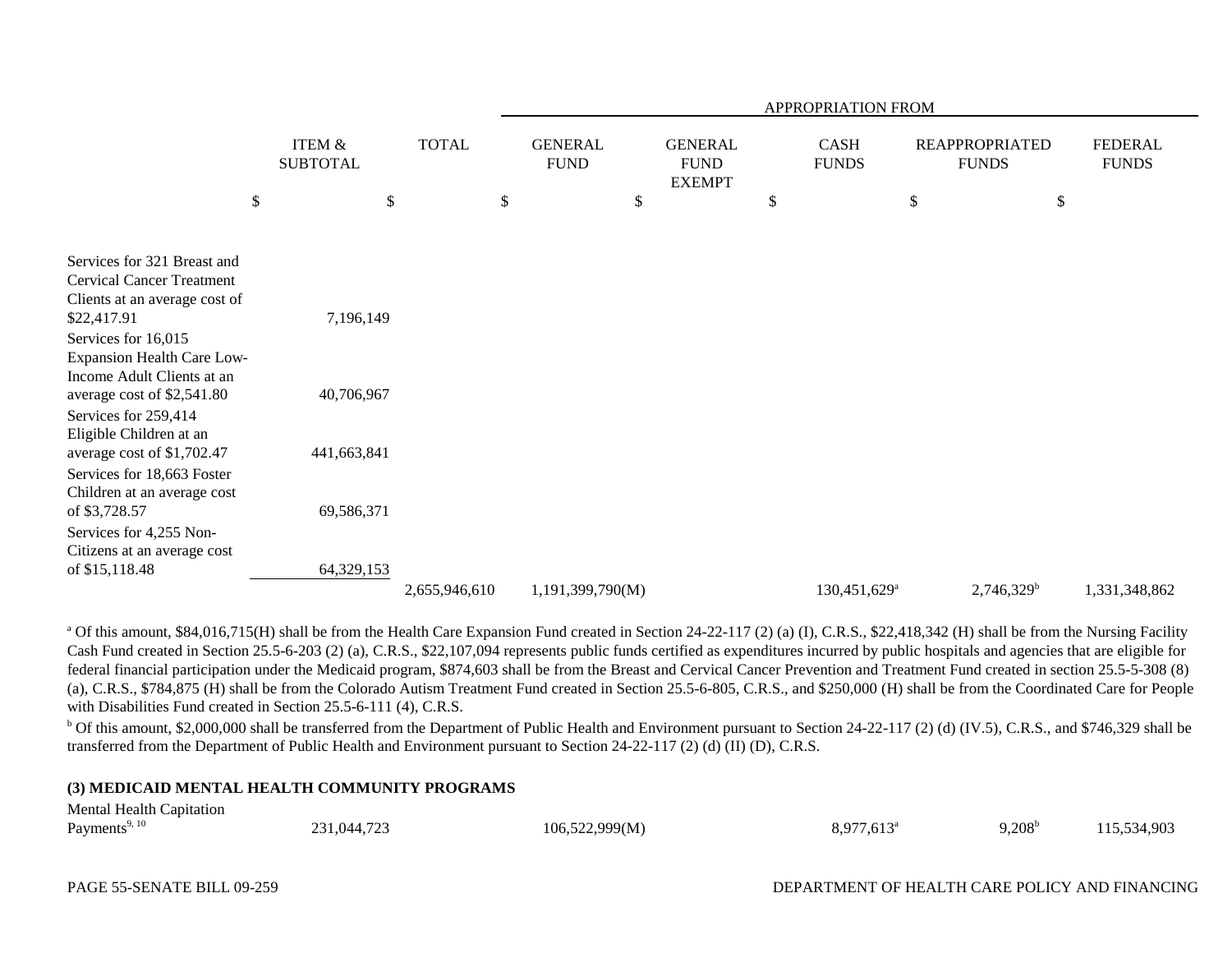|                            |                           |              |    | <b>APPROPRIATION FROM</b>     |                                                |   |                             |    |                                |                                |
|----------------------------|---------------------------|--------------|----|-------------------------------|------------------------------------------------|---|-----------------------------|----|--------------------------------|--------------------------------|
|                            | ITEM &<br><b>SUBTOTAL</b> | <b>TOTAL</b> |    | <b>GENERAL</b><br><b>FUND</b> | <b>GENERAL</b><br><b>FUND</b><br><b>EXEMPT</b> |   | <b>CASH</b><br><b>FUNDS</b> |    | REAPPROPRIATED<br><b>FUNDS</b> | <b>FEDERAL</b><br><b>FUNDS</b> |
|                            | \$                        | \$           | \$ | Φ                             |                                                | Φ |                             | \$ | \$                             |                                |
|                            |                           |              |    |                               |                                                |   |                             |    |                                |                                |
|                            |                           |              |    |                               |                                                |   |                             |    |                                |                                |
| Medicaid Mental Health Fee |                           |              |    |                               |                                                |   |                             |    |                                |                                |
| for Service Payments       | 1,731,529                 | 232,776,252  |    | 865,765(M)                    |                                                |   |                             |    |                                | 865,764                        |

<sup>a</sup> Of this amount, \$8,904,928 (H) shall be from the Health Care Expansion Fund created in Section 24-22-117 (2) (a) (I), C.R.S., \$62,657 (H) shall be from the Colorado Autism Treatment Fund created in Section 25.5-6-805, C.R.S., and \$10,028 shall be from the Breast and Cervical Cancer Prevention and Treatment Fund created in Section 25.5-5-308 (8) (a), C.R.S.

<sup>b</sup> This amount shall be transferred from the Department of Public Health and Environment for the Breast and Cervical Cancer Prevention and Treatment Program created pursuant to Section 24-22-117 (2) (d) (II) (D), C.R.S.

#### **(4) INDIGENT CARE PROGRAM**

| Safety Net Provider<br>Payments  | 310,715,422  | 13,090,782(M) | 142,266,929 <sup>a</sup> |                        | 155, 357, 711 |
|----------------------------------|--------------|---------------|--------------------------|------------------------|---------------|
| Colorado Health Care             |              |               |                          |                        |               |
| Services Fund                    | 15,000,000   | 15,000,000    |                          |                        |               |
| The Children's Hospital,         |              |               |                          |                        |               |
| Clinic Based Indigent Care       | 27, 767, 760 | 3,059,880(M)  |                          | $10,824,000^{\rm b}$   | 13,883,880    |
| <b>Health Care Services Fund</b> |              |               |                          |                        |               |
| Programs                         | 8,352,000    |               |                          | $4,176,000^{\rm b}$    | 4,176,000     |
| Pediatric Speciality Hospital    | 15,032,712   | 6,656,997(M)  | $355,359^{\circ}$        | $504,000$ <sup>d</sup> | 7,516,356     |
| H.B. 05-1262 Appropriation       |              |               |                          |                        |               |
| from General Fund to             |              |               |                          |                        |               |
| Pediatric Speciality Hospital    |              |               |                          |                        |               |
| Fund                             | 504,000      |               | $504,000^{\circ}$        |                        |               |
| H.B. 05-1262 Appropriation       |              |               |                          |                        |               |
| from Tobacco Tax Cash            |              |               |                          |                        |               |
| Fund to the General Fund         | 504,000      |               | 504,000 <sup>f</sup>     |                        |               |
| Primary Care Fund Program        | 31,920,000   |               | 31,920,000 <sup>g</sup>  |                        |               |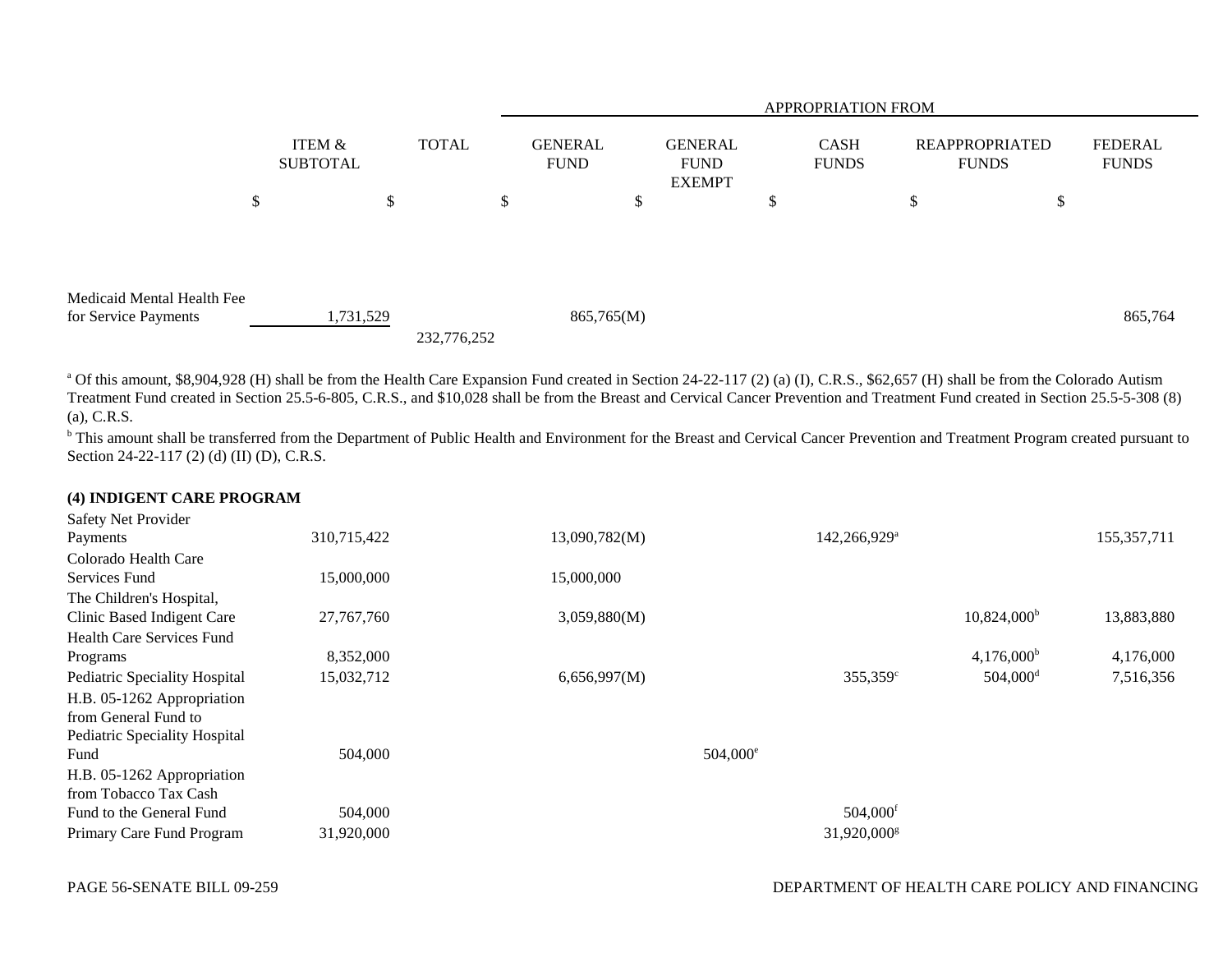|                                                         |                                      |               |                               |                                                | APPROPRIATION FROM          |                                       |                                |
|---------------------------------------------------------|--------------------------------------|---------------|-------------------------------|------------------------------------------------|-----------------------------|---------------------------------------|--------------------------------|
|                                                         | <b>ITEM &amp;</b><br><b>SUBTOTAL</b> | <b>TOTAL</b>  | <b>GENERAL</b><br><b>FUND</b> | <b>GENERAL</b><br><b>FUND</b><br><b>EXEMPT</b> | <b>CASH</b><br><b>FUNDS</b> | <b>REAPPROPRIATED</b><br><b>FUNDS</b> | <b>FEDERAL</b><br><b>FUNDS</b> |
| $\boldsymbol{\mathsf{S}}$                               |                                      | \$            | \$                            | \$                                             | \$                          | \$                                    | \$                             |
|                                                         |                                      |               |                               |                                                |                             |                                       |                                |
| H.B. 97-1304 Children's                                 |                                      |               |                               |                                                |                             |                                       |                                |
| Basic Health Plan Trust<br>Children's Basic Health Plan | 2,500,000                            |               | 2,500,000                     |                                                |                             |                                       |                                |
| Administration                                          | 5,537,590                            |               |                               |                                                | $2,473,301^{\rm h}$         |                                       | 3,064,289                      |
| Children's Basic Health Plan                            |                                      |               |                               |                                                |                             |                                       |                                |
| Premium Costs <sup>11</sup>                             | 145,664,212                          |               |                               |                                                | $48,696,353$ <sup>i</sup>   | 2,500,000 <sup>j</sup>                | 94,467,859                     |
| Children's Basic Health Plan                            |                                      |               |                               |                                                |                             |                                       |                                |
| Dental Benefit Costs <sup>12</sup>                      | 10,948,462                           |               |                               |                                                | $3,831,962^k$               |                                       | 7,116,500                      |
| Comprehensive Primary and                               |                                      |               |                               |                                                |                             |                                       |                                |
| <b>Preventive Care Grants</b>                           | 866,075                              |               |                               |                                                | 866,075                     |                                       |                                |
| Comprehensive Primary and<br>Preventive Care Rural and  |                                      |               |                               |                                                |                             |                                       |                                |
| Public Hospital Grant                                   |                                      |               |                               |                                                |                             |                                       |                                |
| Program                                                 | 6,041,096                            |               |                               |                                                | $3,020,548$ <sup>1</sup>    |                                       | 3,020,548                      |
|                                                         |                                      | 581, 353, 329 |                               |                                                |                             |                                       |                                |

<sup>a</sup> This amount represents public funds certified as representing expenditures incurred by hospitals that are eligible for federal financial participation under the Medicaid upper payment limit and the Medicaid Disproportionate Share Payments to Hospitals program.

 $b$  These amounts shall be from the Health Care Services Fund created in Section 25.5-3-112 (1) (a), C.R.S.

<sup>c</sup> This amount shall be from the Supplemental Tobacco Litigation Settlement Moneys Account in the Pediatric Specialty Hospital Fund created in Section 24-22-117 (2) (e) (II), C.R.S.

<sup>d</sup> This amount shall be from the Pediatric Specialty Hospital Fund created in Section 24-22-117 (2) (e), C.R.S.

<sup>e</sup> This amount is not subject to the limitation on state fiscal year spending imposed by Article X, Section 20 of the State Constitution. This amount is also not subject to the statutory limitation on General Fund appropriation growth or any other spending limitation existing in law pursuant to Article X, Section 21 (8) of the State Constitution.

<sup>f</sup> This amount shall be from the Tobacco Tax Cash Fund created in Section 24-22-117 (1) (a), C.R.S. This appropriation partially meets the requirement to appropriate a portion of the revenues collected from imposition of additional state cigarette and tobacco taxes to the General Fund pursuant to Section 21 of Article X of the State Constitution.

<sup>g</sup> This amount shall be from the Primary Care Fund created in Section 24-22-117 (2) (b) (I), C.R.S.

<sup>h</sup> Of this amount, \$1,933,301 shall be from the Children's Basic Health Plan Trust created in Section 25.5-8-105 (1), C.R.S., and \$540,000 shall be from the Health Care Expansion Fund created in Section 24-22-117 (2) (a) (I), C.R.S.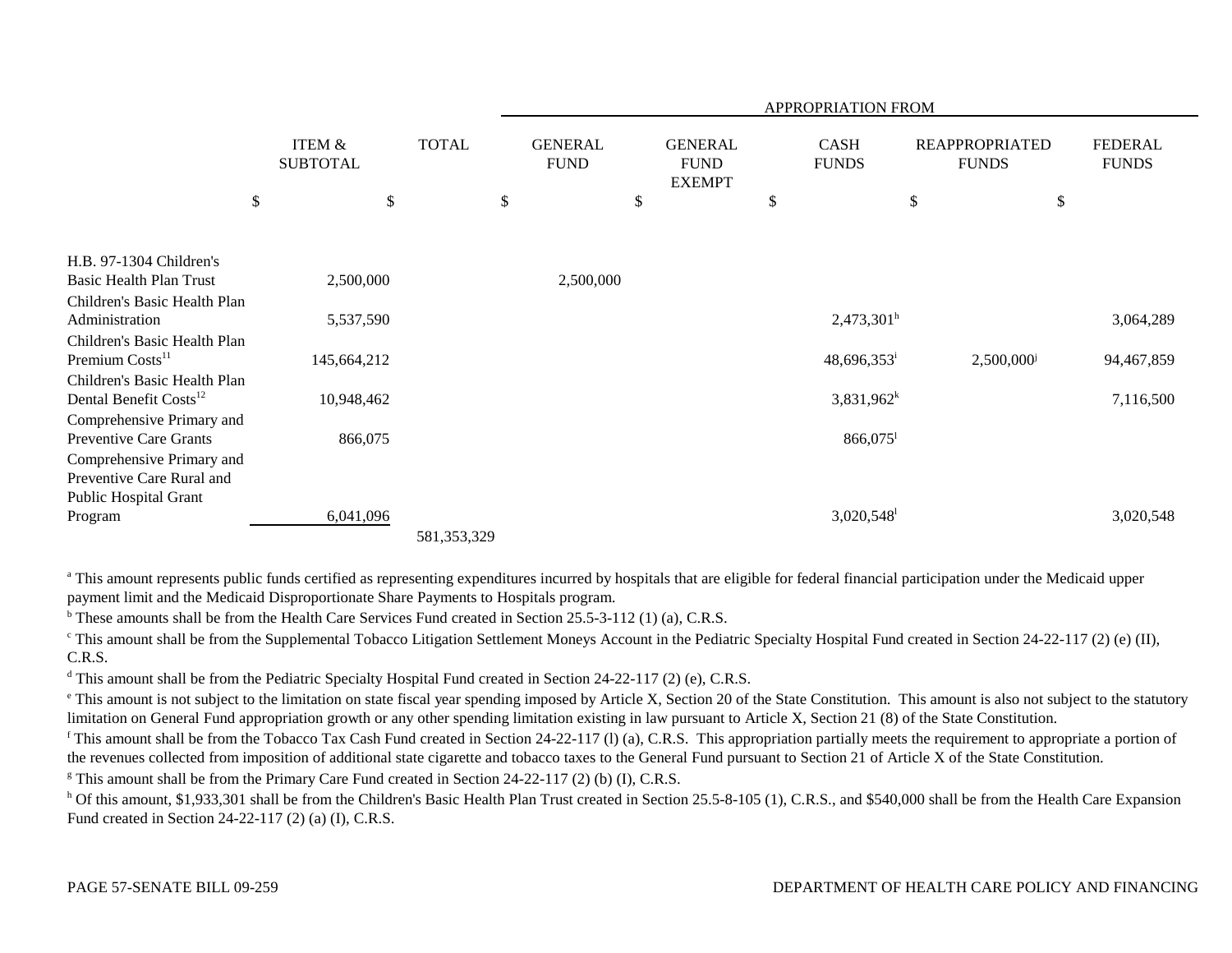|                                      |       |                               |                                         | <b>APPROPRIATION FROM</b> |                                       |                                |
|--------------------------------------|-------|-------------------------------|-----------------------------------------|---------------------------|---------------------------------------|--------------------------------|
| <b>ITEM &amp;</b><br><b>SUBTOTAL</b> | TOTAL | <b>GENERAL</b><br><b>FUND</b> | GENERAL<br><b>FUND</b><br><b>EXEMPT</b> | CASH<br><b>FUNDS</b>      | <b>REAPPROPRIATED</b><br><b>FUNDS</b> | <b>FEDERAL</b><br><b>FUNDS</b> |
|                                      |       |                               |                                         |                           |                                       |                                |

<sup>i</sup> Of this amount, \$25,296,193 shall be from the Children's Basic Health Plan Trust created in Section 25.5-8-105 (1), C.R.S., \$21,177,045 shall be from the Health Care Expansion Fund created in Section 24-22-117 (2) (a) (I), C.R.S.,\$1,761,388 shall be from the Children's Basic Health Plan Trust and Supplemental Tobacco Litigation Settlement Moneys Account created in Section 25.5-8-105 (1), C.R.S., and \$461,727 shall be from the Colorado Immunization Fund created in Section 25-4-2301, C.R.S.

j This amount is General Fund that is appropriated into the Children's Basic Health Plan Trust created in Section 25.5-8-105 (1), C.R.S.

<sup>k</sup> Of this amount, \$2,525,196 shall be from the Children's Basic Health Plan Trust created in Section 25.5-8-105 (1), C.R.S. and \$1,306,766 shall be from the Health Care Expansion Fund created in Section 24-22-117 (2) (a) (I), C.R.S.

<sup>1</sup> This amount shall be from the Comprehensive Primary and Preventive Care Fund created in Section 25.5-3-207 (1), C.R.S.

### **(5) OTHER MEDICAL SERVICES**

| Services for 4,517 Old Age        |            |            |                          |                           |           |
|-----------------------------------|------------|------------|--------------------------|---------------------------|-----------|
| <b>Pension State Medical</b>      |            |            |                          |                           |           |
| Program clients                   | 15,368,483 |            | 12,848,483 <sup>a</sup>  | $2,520,000^{\rm b}$       |           |
| Transfer of Tobacco Tax           |            |            |                          |                           |           |
| Cash Fund into the                |            |            |                          |                           |           |
| Supplemental Old Age              |            |            |                          |                           |           |
| <b>Pension State Medical Fund</b> | 2,520,000  |            | $2,520,000$ <sup>c</sup> |                           |           |
| <b>Commission on Family</b>       |            |            |                          |                           |           |
| Medicine Residency                |            |            |                          |                           |           |
| <b>Training Programs</b>          | 1,932,052  | 966,026(M) |                          |                           | 966,026   |
| <b>State University Teaching</b>  |            |            |                          |                           |           |
| Hospitals - Denver Health         |            |            |                          |                           |           |
| and Hospital Authority            | 1,831,714  | 915,857(M) |                          |                           | 915,857   |
| <b>State University Teaching</b>  |            |            |                          |                           |           |
| Hospitals - University of         |            |            |                          |                           |           |
| Colorado Hospital Authority       | 700,935    | 350,468(M) |                          |                           | 350,467   |
| <b>Enhanced Prenatal Care</b>     |            |            |                          |                           |           |
| Training and Technical            |            |            |                          |                           |           |
| Assistance                        | 119,006    | 58,752(M)  |                          |                           | 60,254    |
| Nurse Home Visitor                |            |            |                          |                           |           |
| Program                           | 3,010,000  |            |                          | 1,505,000(H) <sup>d</sup> | 1,505,000 |
|                                   |            |            |                          |                           |           |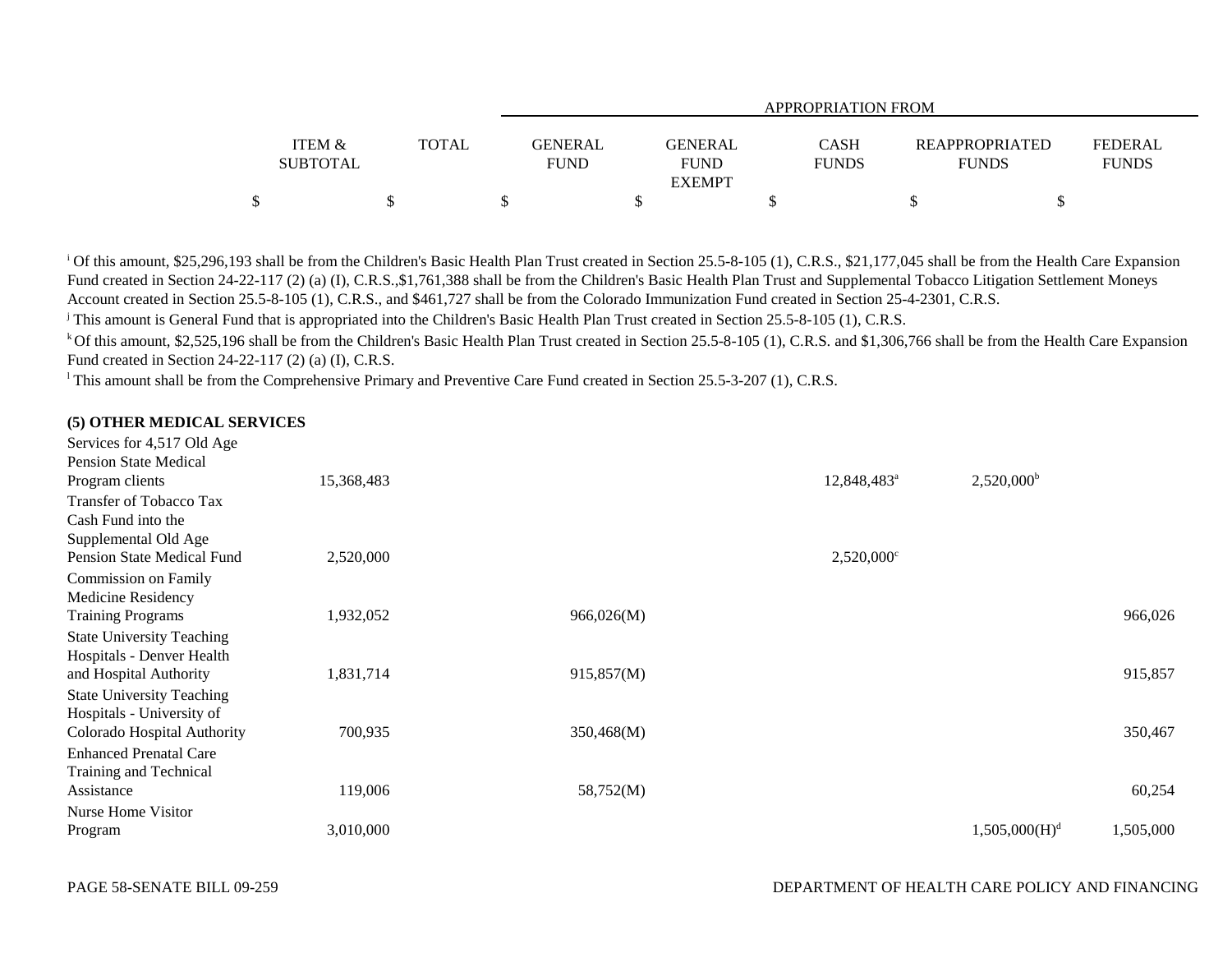|                                                                     |                           |               |              | <b>APPROPRIATION FROM</b> |                               |    |                                                |    |                             |                                       |    |                                |  |
|---------------------------------------------------------------------|---------------------------|---------------|--------------|---------------------------|-------------------------------|----|------------------------------------------------|----|-----------------------------|---------------------------------------|----|--------------------------------|--|
|                                                                     | ITEM &<br><b>SUBTOTAL</b> |               | <b>TOTAL</b> |                           | <b>GENERAL</b><br><b>FUND</b> |    | <b>GENERAL</b><br><b>FUND</b><br><b>EXEMPT</b> |    | <b>CASH</b><br><b>FUNDS</b> | <b>REAPPROPRIATED</b><br><b>FUNDS</b> |    | <b>FEDERAL</b><br><b>FUNDS</b> |  |
|                                                                     | \$                        | <sup>\$</sup> |              | \$                        |                               | \$ |                                                | ъD |                             | \$                                    | \$ |                                |  |
| Medicare Modernization Act<br>of 2003 State Contribution<br>Payment | 88,808,586                |               |              |                           | 88,808,586                    |    |                                                |    |                             |                                       |    |                                |  |
| Public School Health<br>Services                                    | 20,004,856                |               | 134,295,632  |                           |                               |    |                                                |    | $10,472,200^{\circ}$        |                                       |    | 9,532,656                      |  |

<sup>a</sup> Of this amount, \$9,998,483 shall be from the Old Age Pension Health and Medical Care Fund, pursuant to Section 7 (C) of Article 24 of the State Constitution, and \$2,850,000 shall be from the Supplemental Old Age Pension Health and Medical Care Fund created in Section 25.5-2-101 (2), C.R.S.

<sup>b</sup> This amount shall be a transfer of funds from the Tobacco Tax Cash Fund created in Section 24-22-117 (1) (a), C.R.S., into the Supplemental Old Age Pension Health and Medical Care Fund and shall be in addition to the amount appropriated from this fund as cash funds.

 $\degree$ This amount shall be from the Tobacco Tax Cash Fund created in Section 24-22-117 (1) (a), C.R.S. This appropriation meets the requirement to appropriate a portion of the revenues collected from the imposition of additional state cigarette and tobacco taxes to the Old Age Pension program for health related purposes pursuant to Section 21 of Article X of the State Constitution.

d This amount shall be transferred from the Department of Public Health and Environment.

e This amount represents funds certified as expenditures incurred by school districts that are eligible for federal financial participation under Medicaid.

#### **(6) DEPARTMENT OF HUMAN SERVICES MEDICAID-FUNDED PROGRAMS**

| (A) Executive Director's<br><b>Office - Medicaid</b><br>Funding <sup>13</sup> | 13,011,981                                                       | 6,659,567(M) |            | 388 <sup>a</sup> | 6,352,026 |
|-------------------------------------------------------------------------------|------------------------------------------------------------------|--------------|------------|------------------|-----------|
|                                                                               |                                                                  |              |            |                  |           |
|                                                                               | (B) Office of Information Technology Services - Medicaid Funding |              |            |                  |           |
| Colorado Benefits                                                             |                                                                  |              |            |                  |           |
| <b>Management System</b>                                                      | 8,957,494                                                        | 4,427,478(M) | $28,758^b$ | $31.995^{\circ}$ | 4.469.263 |
| CBMS SAS-70 Audit                                                             | 57,075                                                           | 28,231(M)    | $144^{b}$  | 203 <sup>a</sup> | 28,497    |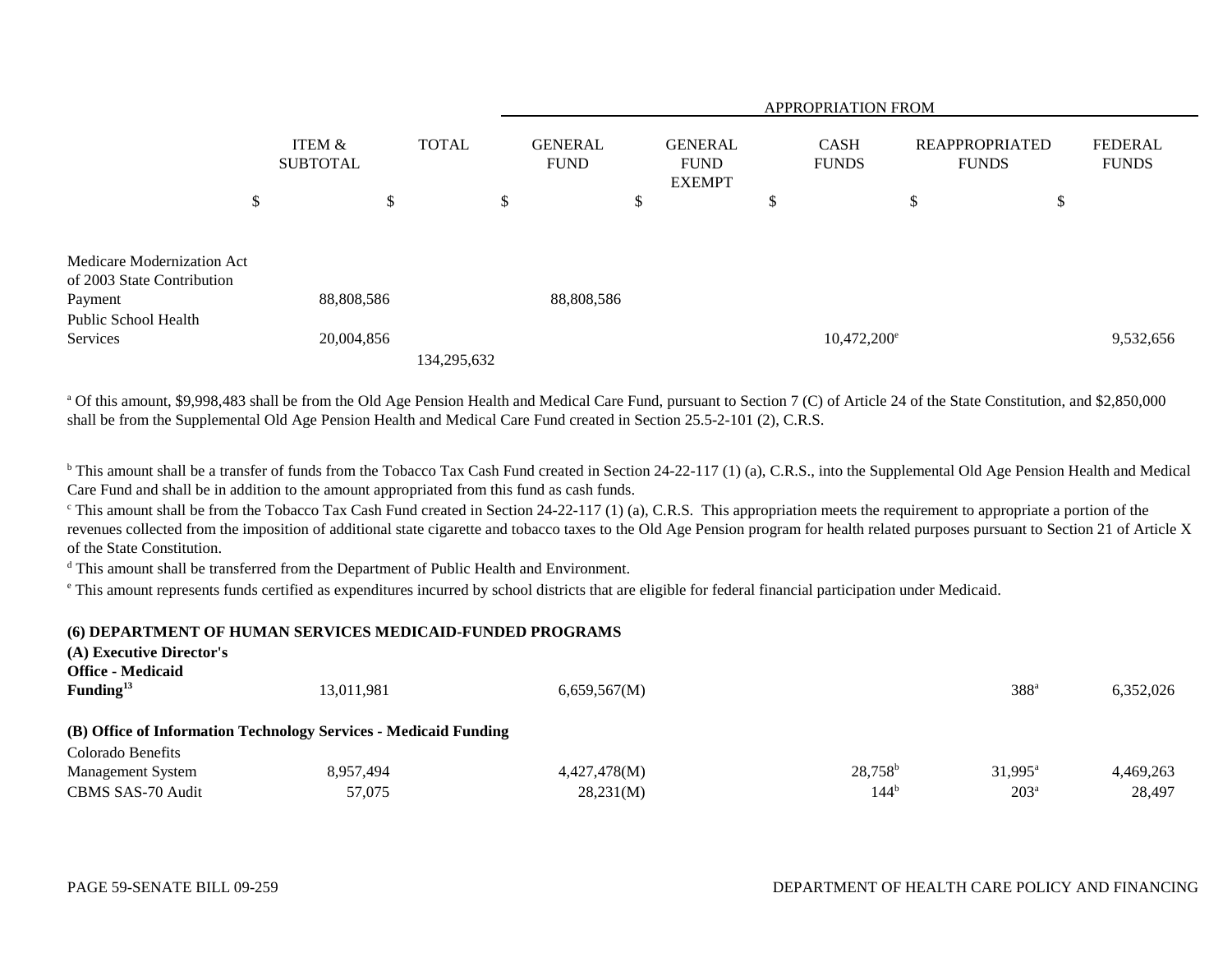|                                                                                                                  |                                      |              | APPROPRIATION FROM            |                                                |                             |                                                                                                                                                                                 |                                |  |  |  |  |
|------------------------------------------------------------------------------------------------------------------|--------------------------------------|--------------|-------------------------------|------------------------------------------------|-----------------------------|---------------------------------------------------------------------------------------------------------------------------------------------------------------------------------|--------------------------------|--|--|--|--|
|                                                                                                                  | <b>ITEM &amp;</b><br><b>SUBTOTAL</b> | <b>TOTAL</b> | <b>GENERAL</b><br><b>FUND</b> | <b>GENERAL</b><br><b>FUND</b><br><b>EXEMPT</b> | <b>CASH</b><br><b>FUNDS</b> | <b>REAPPROPRIATED</b><br><b>FUNDS</b>                                                                                                                                           | <b>FEDERAL</b><br><b>FUNDS</b> |  |  |  |  |
|                                                                                                                  | $\$$                                 | \$           | \$                            | $\boldsymbol{\mathsf{S}}$                      | $\mathbb{S}$                | \$<br>$\$$                                                                                                                                                                      |                                |  |  |  |  |
| Other Office of Information<br><b>Technology Services line</b><br>items                                          | 399,192<br>9,413,761                 |              | 199,597(M)                    |                                                |                             |                                                                                                                                                                                 | 199,595                        |  |  |  |  |
| $b$ These amounts shall be from the Children's Basic Health Plan Trust created in Section 25.5-8-105 (1), C.R.S. |                                      |              |                               |                                                |                             | <sup>a</sup> These amounts shall be from moneys in the Old Age Pension Fund appropriated to the Department of Human Services, pursuant to Article 24 of the State Constitution. |                                |  |  |  |  |
| (C) Office of Operations -<br><b>Medicaid Funding</b>                                                            | 5,503,619                            |              | 2,751,809(M)                  |                                                |                             |                                                                                                                                                                                 | 2,751,810                      |  |  |  |  |
| (D) Division of Child Welfare - Medicaid Funding                                                                 |                                      |              |                               |                                                |                             |                                                                                                                                                                                 |                                |  |  |  |  |
| Administration                                                                                                   | 135,195                              |              | 67,598(M)                     |                                                |                             |                                                                                                                                                                                 | 67,597                         |  |  |  |  |
| Child Welfare Services                                                                                           | 18,746,950<br>18,882,145             |              | 9,373,475(M)                  |                                                |                             |                                                                                                                                                                                 | 9,373,475                      |  |  |  |  |
| (E) Mental Health and Alcohol and Drug Abuse Services - Medicaid Funding                                         |                                      |              |                               |                                                |                             |                                                                                                                                                                                 |                                |  |  |  |  |
| Administration                                                                                                   | 348,973                              |              | 174,487(M)                    |                                                |                             |                                                                                                                                                                                 | 174,486                        |  |  |  |  |
| Residential Treatment for                                                                                        |                                      |              |                               |                                                |                             |                                                                                                                                                                                 |                                |  |  |  |  |
| Youth (H.B. 99-1116)                                                                                             | 119,225                              |              | 35,499(M)                     |                                                |                             | $24,114(H)^a$                                                                                                                                                                   | 59,612                         |  |  |  |  |
| <b>Mental Health Institutes</b>                                                                                  | 3,451,818                            |              | 1,725,909(M)                  |                                                |                             |                                                                                                                                                                                 | 1,725,909                      |  |  |  |  |
| Alcohol and Drug Abuse<br>Division, Administration<br>Alcohol and Drug Abuse<br>Division, High Risk              | 53,136                               |              | 26,568(M)                     |                                                |                             |                                                                                                                                                                                 | 26,568                         |  |  |  |  |
| Pregnant Women Program                                                                                           | 2,039,945                            |              | 1,019,973(M)                  |                                                |                             |                                                                                                                                                                                 | 1,019,972                      |  |  |  |  |
|                                                                                                                  | 6,013,097                            |              |                               |                                                |                             |                                                                                                                                                                                 |                                |  |  |  |  |

—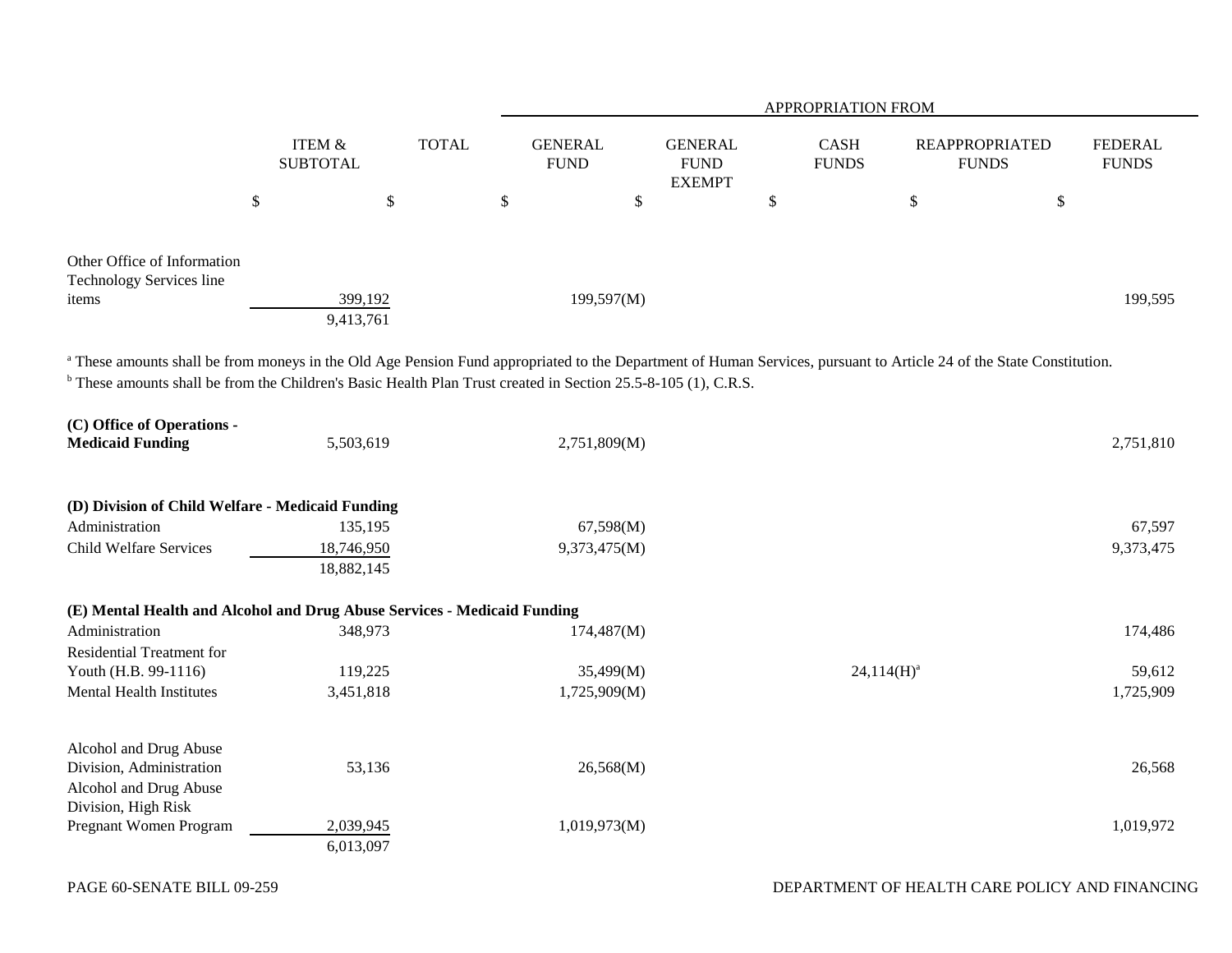|                 |              |             |                               | <b>APPROPRIATION FROM</b> |                |
|-----------------|--------------|-------------|-------------------------------|---------------------------|----------------|
| ITEM &          | <b>TOTAL</b> | GENERAL     | <b>GENERAL</b><br><b>CASH</b> | <b>REAPPROPRIATED</b>     | <b>FEDERAL</b> |
| <b>SUBTOTAL</b> |              | <b>FUND</b> | <b>FUND</b><br><b>FUNDS</b>   | <b>FUNDS</b>              | <b>FUNDS</b>   |
|                 |              |             | <b>EXEMPT</b>                 |                           |                |
| Φ               |              |             |                               |                           |                |

<sup>a</sup> This amount shall be from the Tobacco Litigation Settlement Fund created in Section 24-22-115 (1), C.R.S.

# **(F) Services for People with Disabilities - Medicaid Funding**

| Community Services for       |               |                |                |               |             |
|------------------------------|---------------|----------------|----------------|---------------|-------------|
| People with Developmental    |               |                |                |               |             |
| Disabilities, Administration | 2,931,565     | 1,465,782(M)   |                |               | 465,783     |
| Community Services for       |               |                |                |               |             |
| People with Developmental    |               |                |                |               |             |
| Disabilities, Program Costs  | 314,100,018   | 156,470,124(M) | $579,887(H)^a$ |               | 157,050,007 |
| <b>Regional Centers</b>      | 50,049,730    | 22,931,984(M)  |                | $2,092,881^b$ | 25,024,865  |
| <b>Regional Center</b>       |               |                |                |               |             |
| Depreciation and Annual      |               |                |                |               |             |
| Adjustments                  | 1,258,084     | 629,042(M)     |                |               | 629,042     |
|                              | 368, 339, 397 |                |                |               |             |

<sup>a</sup> This amount shall be from the Health Care Expansion Fund, created in Section 24-22-117 (2) (a) (I), C.R.S.

<sup>b</sup> This amount shall be from service fees from regional centers for people with developmental disabilities.

| (G) Adult Assistance<br><b>Programs, Community</b><br><b>Services for the Elderly -</b> |           |            |         |
|-----------------------------------------------------------------------------------------|-----------|------------|---------|
| <b>Medicaid Funding</b>                                                                 | ,800      | 900(M)     | 900     |
| (H) Division of Youth<br><b>Corrections - Medicaid</b>                                  |           |            |         |
| <b>Funding</b>                                                                          | 1,614,799 | 807,400(M) | 807,399 |

**(I) Other**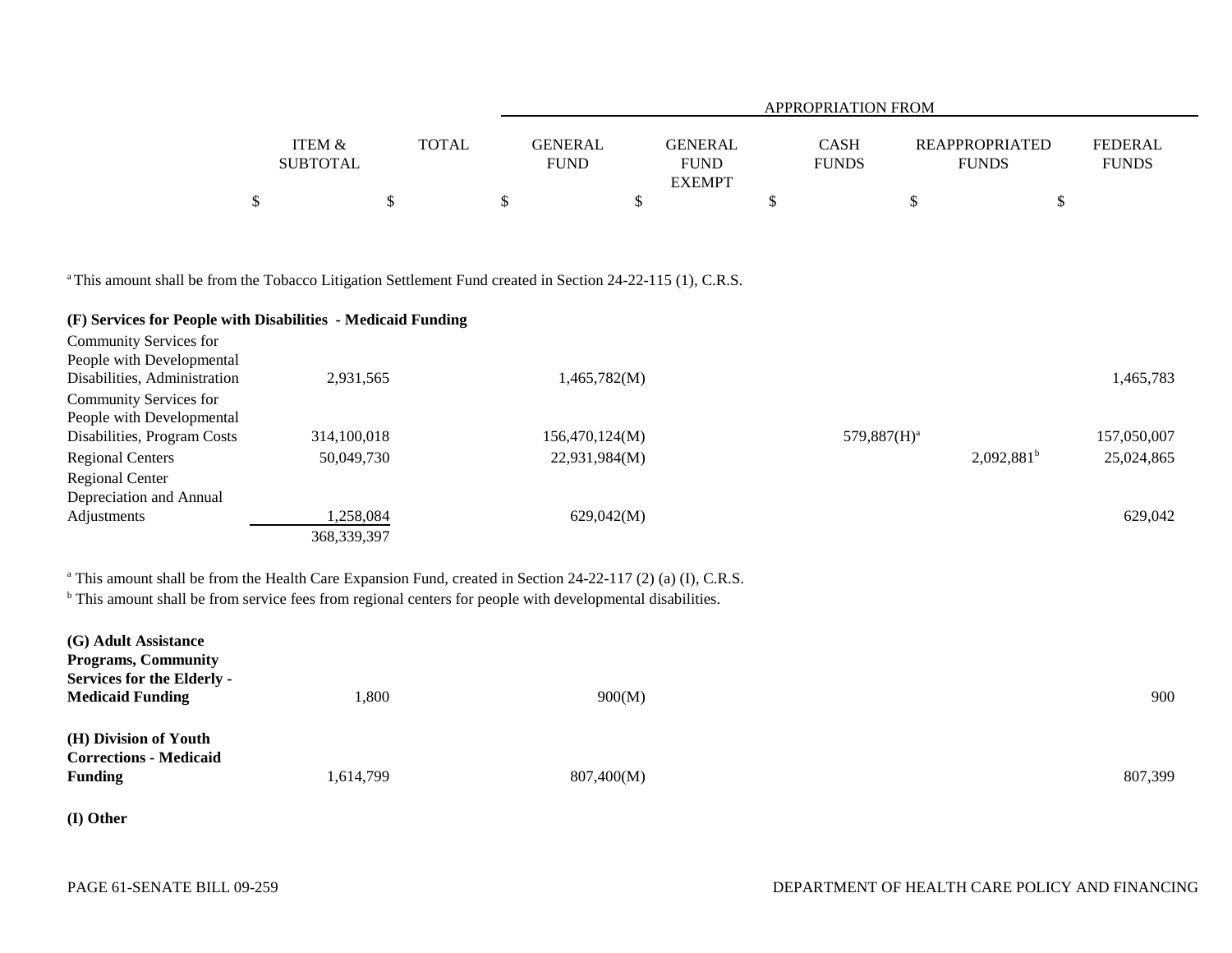|                                                                        |                           |              |  | APPROPRIATION FROM            |   |                                                |   |                             |                                |                           |                                |  |
|------------------------------------------------------------------------|---------------------------|--------------|--|-------------------------------|---|------------------------------------------------|---|-----------------------------|--------------------------------|---------------------------|--------------------------------|--|
|                                                                        | ITEM &<br><b>SUBTOTAL</b> | <b>TOTAL</b> |  | <b>GENERAL</b><br><b>FUND</b> |   | <b>GENERAL</b><br><b>FUND</b><br><b>EXEMPT</b> |   | <b>CASH</b><br><b>FUNDS</b> | REAPPROPRIATED<br><b>FUNDS</b> |                           | <b>FEDERAL</b><br><b>FUNDS</b> |  |
|                                                                        | \$                        | \$           |  | \$                            | Φ |                                                | D |                             | \$                             | $\boldsymbol{\mathsf{S}}$ |                                |  |
| Federal Medicaid Indirect<br>Cost Reimbursement for                    |                           |              |  |                               |   |                                                |   |                             |                                |                           |                                |  |
| Department of Human<br>Services Programs<br>Transfer to the Department | 500,000                   |              |  |                               |   |                                                |   |                             |                                |                           | 500,000 <sup>a</sup>           |  |
| of Human Services for<br>Related Administration                        | 74,564<br>574,564         |              |  | 37,282(M)                     |   |                                                |   |                             |                                |                           | 37,282                         |  |

<sup>a</sup> This amount reflects estimated Medicaid federal indirect cost reimbursements for Department of Human Services programs.

423,355,163

| <b>TOTALS PART V</b> |                 |                 |                    |               |              |                 |
|----------------------|-----------------|-----------------|--------------------|---------------|--------------|-----------------|
| <b>HEALTH CARE</b>   |                 |                 |                    |               |              |                 |
| POLICY AND           |                 |                 |                    |               |              |                 |
| <b>FINANCING</b> )   | \$4,136,596,755 | \$1,675,723,755 | $$504,000^{\circ}$ | \$407,639,249 | \$28,706,139 | \$2,024,023,612 |

<sup>a</sup> This amount shall be General Fund Exempt pursuant to Section 24-22-117 (1) (c) (I) (B), C.R.S. This amount is also not subject to the statutory limitation on General Fund appropriations imposed by Section 24-75-201.1, C.R.S.

**FOOTNOTES** -- The following statements are referenced to the numbered footnotes throughout section 2.

- 8 Department of Health Care Policy and Financing, Medical Services Premiums -- It is the intent of the General Assembly that expenditures for these services should be recorded only against the bill group total for Medical Services Premiums.
- 9 Department of Health Care Policy and Financing, Medicaid Mental Health Community Programs, Mental Health Capitation Payments -- It is the intent of the General Assembly that capitation rates for the mental health capitation program not be set above the mid-range of the actuarially sound rates in FY 2009-10.